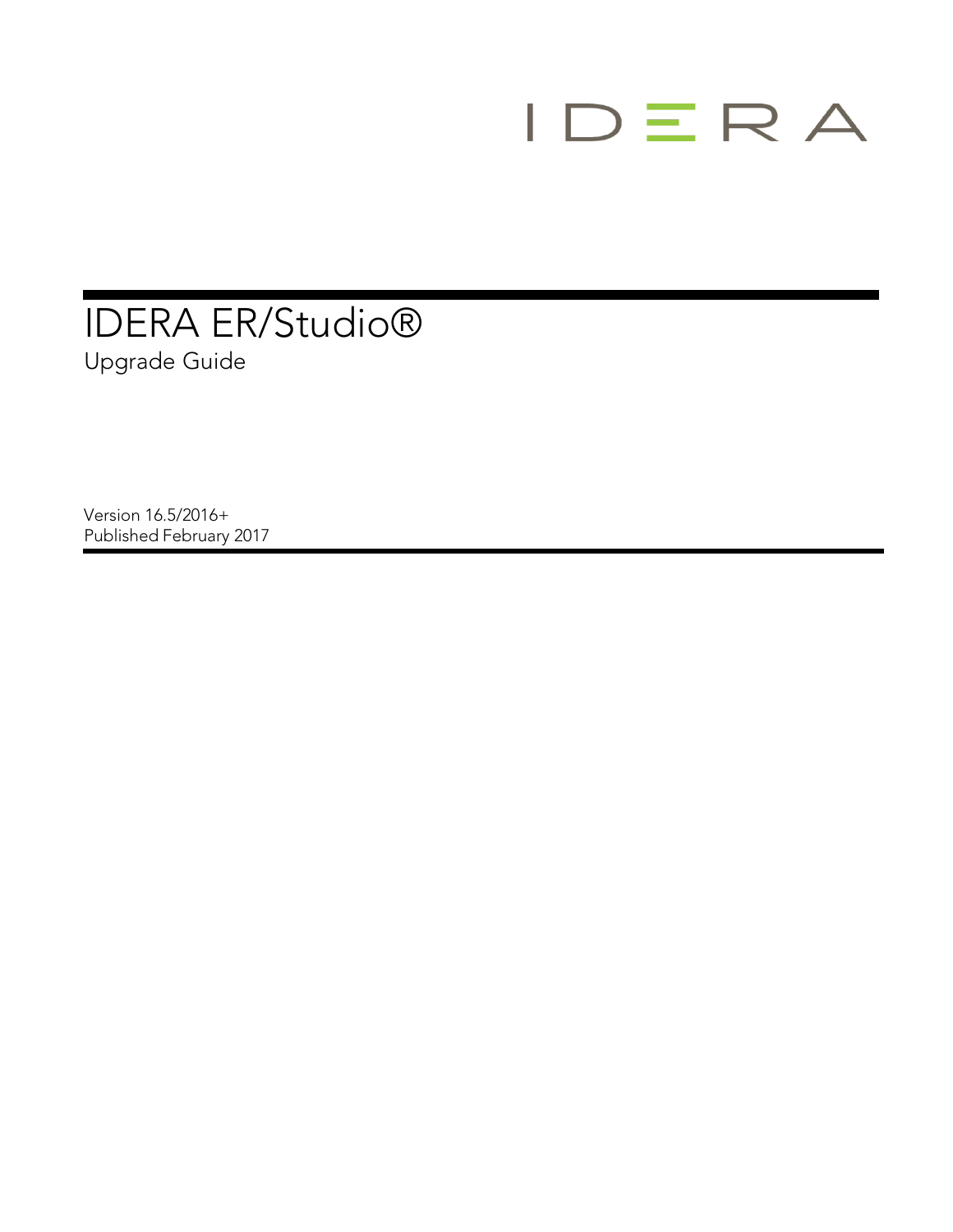© 2017 IDERA, Inc. All rights reserved. IDERA and the IDERA logo are trademarks or registered trademarks of IDERA, Inc. Database tools product names are trademarks or registered trademarks of Embarcadero Technologies, Inc., a wholly owned subsidiary of IDERA, Inc.

March 2, 2017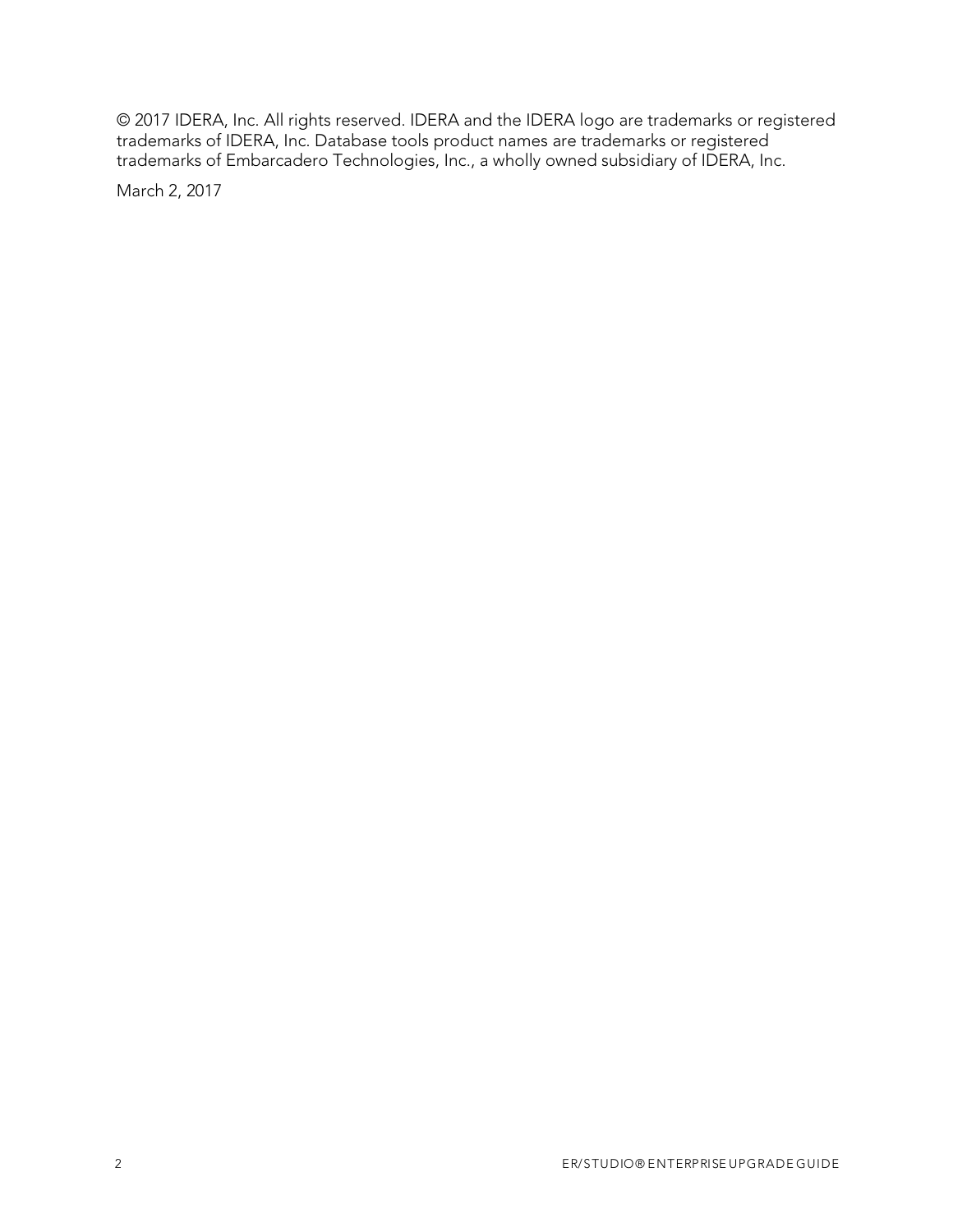# Contents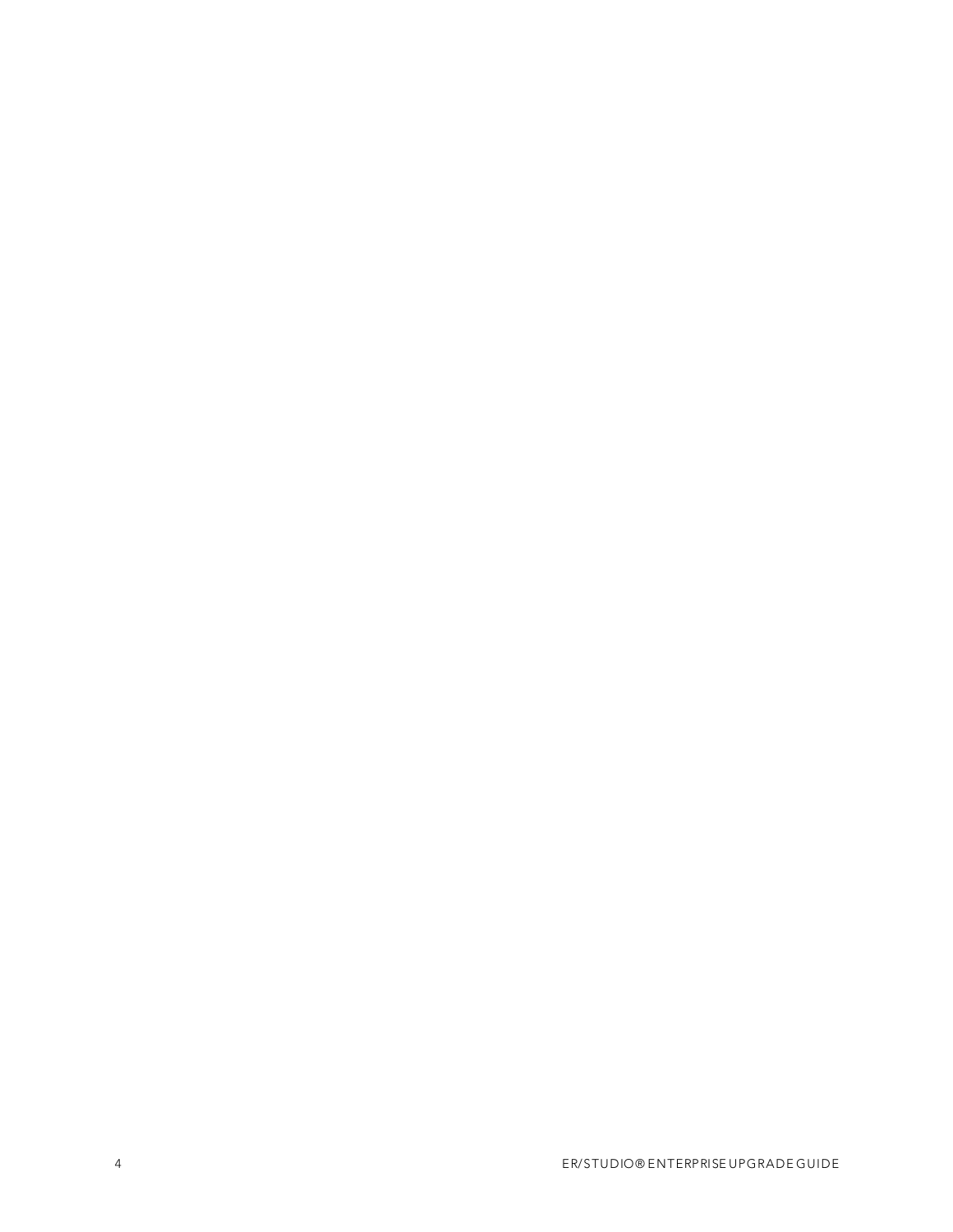## <span id="page-4-0"></span>Welcome

This upgrade guide helps you upgrade applications in the ER/Studio suite of products. The most current version of the ER/Studio suite of products is 16.5 (2016+).

When you purchase an upgrade, IDERA support sends you an email that includes the download link for the product and instructions for obtaining the new license. Review that email and the notes found in [Best practices.](#page-4-1)

Where appropriate, step-by-step instructions are provided. Upgrade instructions are provided for the following applications:

- **•** [ER/Studio Repository](#page-5-0)
- [ER/Studio Data Architect](#page-8-0)
- [ER/Studio Portal](#page-15-0)
- [ER/Studio Business Architect](#page-16-1)
- [Upgrading AppWave Licenses for IDERA](#page-17-0) Apps

### <span id="page-4-1"></span>Best practices

Familiarize yourself with the new features of your products. New Features guides are available for each product. You can find them on their corresponding product page on [https://www.idera.com/support/productdocuments.](https://www.idera.com/support/productdocuments)

Make sure you backup your Repository database before upgrading.

If you are running the Repository or Portal on a virtual machine (VM), you should take a snapshot of the VM before upgrading.

You should create a test version of the new Repository. The Repo does not itself contain licensing (licensing is handled by the client) so it is quite easy for you to set up a test version of the Repository in order to validate it and to get familiar with new features before upgrading your entire environment.

You should always upgrade your ER/Studio Repository first.

If you are also using ER/Studio Portal, you must upgrade to the latest version to correspond with the latest ER/Studio Repository version.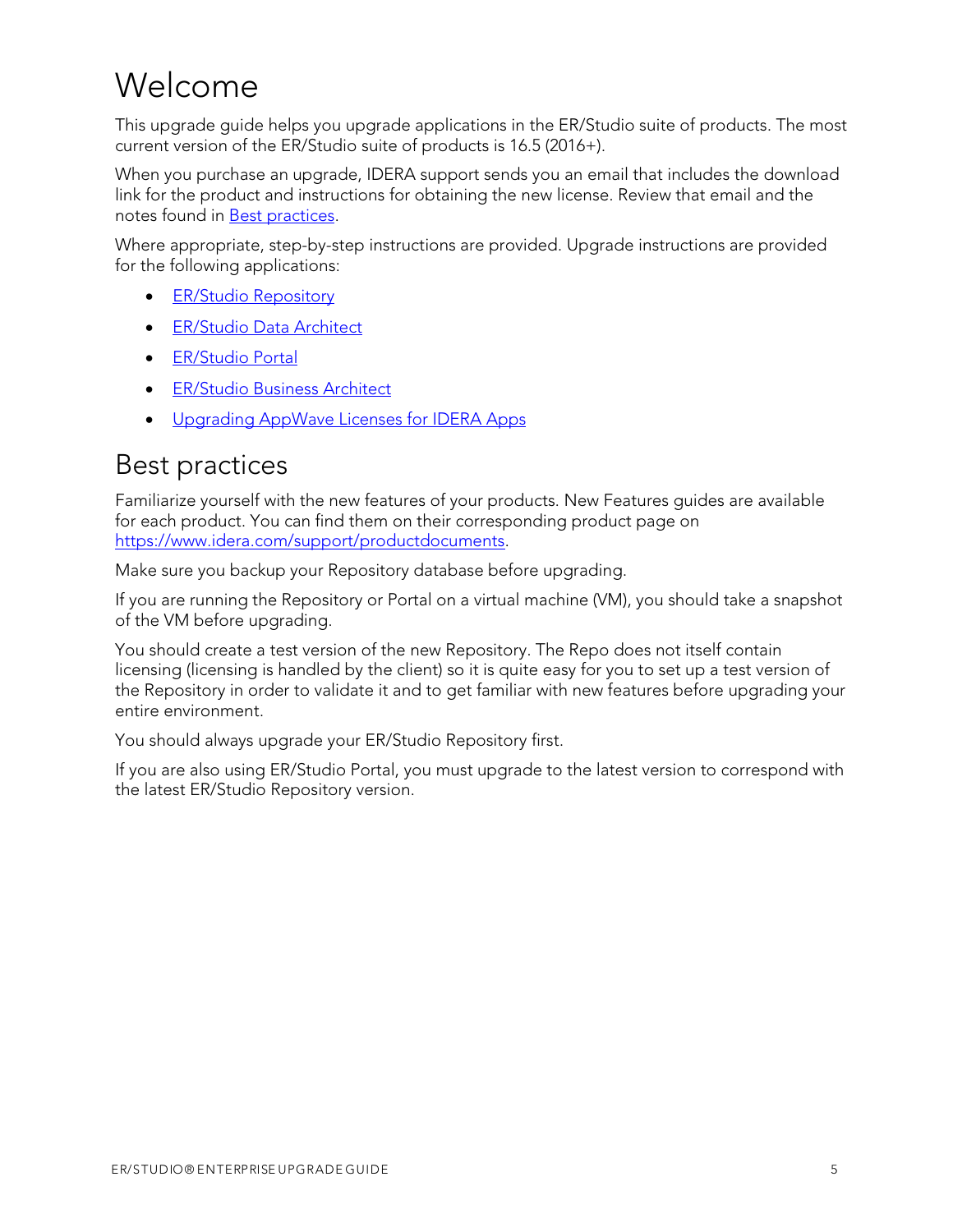## <span id="page-5-0"></span>ER/Studio Repository

The following topics help you upgrade ER/Studio Repository

- [Important notes](#page-5-1)
- [ER/Studio Repository upgrade checklist](#page-6-0)
- [Preparing to upgrade the Repository](#page-6-1)
- [Upgrading ER/Studio Repository](#page-7-0)

### <span id="page-5-1"></span>Important notes

- Always backup the Repository database before upgrading.
- The Repository upgrade must be done incrementally from one major version to the next until the target version is reached. You cannot skip major versions during the Repository upgrade as the installer for each major version only contains the database changes between the new version and the previous one. When upgrading from earlier versions, such as from 5.0 to Repository 6.5, you must first uninstall version 5.0, upgrade the Repository to version 5.5, update the database, uninstall version 5.5, then upgrade to 6.0, update the database, uninstall version 6.0, and then upgrade to Repository 6.5 and update the database. Once the Repository upgrade is complete and you have installed the latest version of ER/Studio Data Architect, then you should upgrade your diagrams with the latest version of ER/Studio DA. For more information, see Upgrading ER/Studio [Data Architect Enterprise diagrams.](#page-12-0) Consult IDERA Technical Support when upgrading from versions prior to 4.5.
- If you are upgrading to ER/Studio Repository, upgrade your version of ER/Studio Data Architect also. Ensure the build date of ER/Studio Repository coincides with the build date of ER/Studio Data Architect.
- If you are also using ER/Studio Portal, you must also upgrade it to the latest version.
- You can install ER/Studio Data Architect 9.x and an earlier ER/Studio Data Architect version on the same workstation.
- Upgrading diagrams can be time consuming and memory intensive. The number and size of ER/Studio Data Architect diagrams managed in the upgraded Repository dictates how long the upgrade process takes.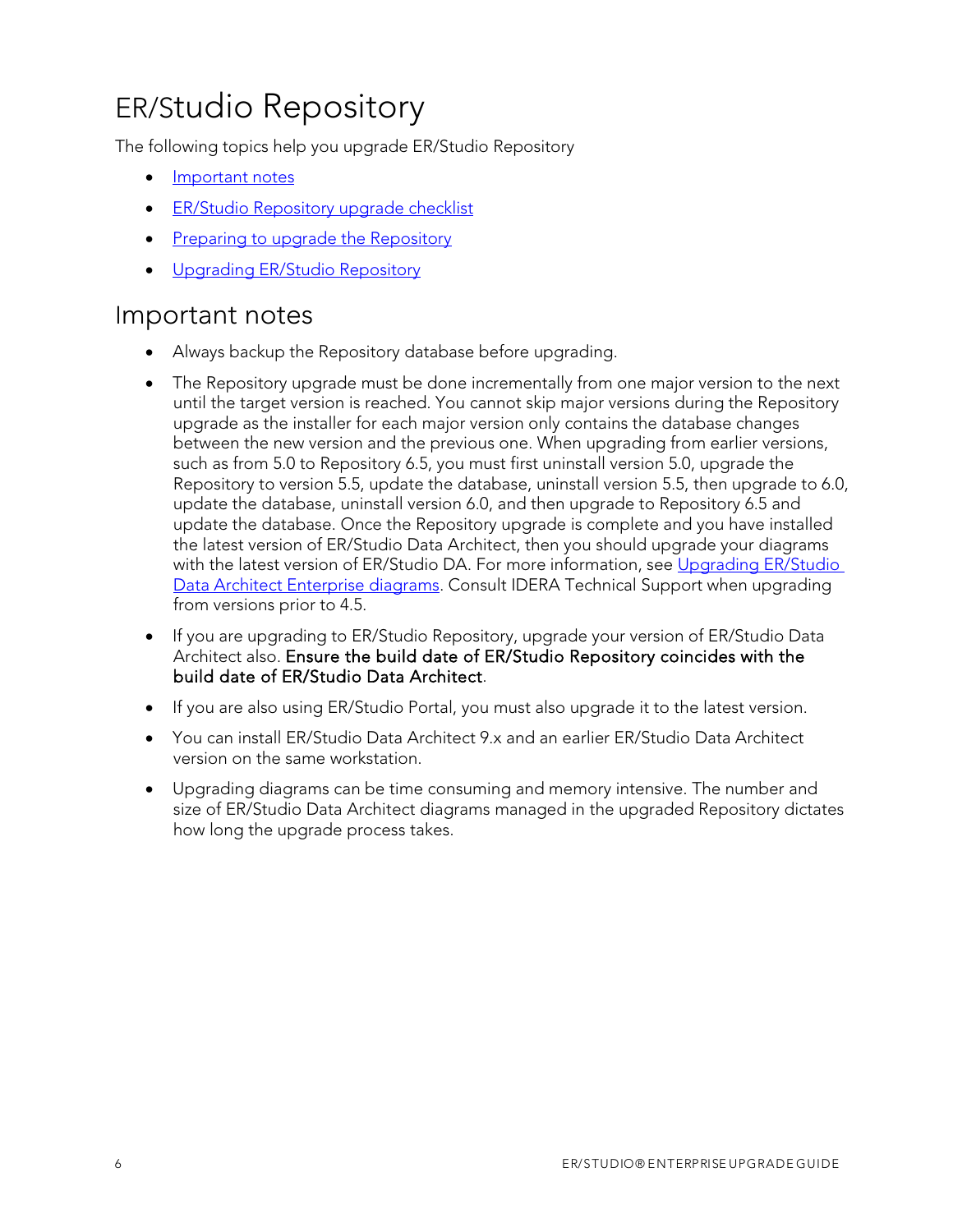### <span id="page-6-0"></span>ER/Studio Repository upgrade checklist

Use the following checklist to ensure ER/Studio Repository is correctly upgraded.

- 1. Download ER/Studio Upgrade. To download the most current release, go to the Embarcadero Developer Network, [http://edn.embarcadero.com.](http://edn.embarcadero.com/) Log in and go to Registered User Downloads in the Downloads menu, and select your product. All the supported versions, starting with the most recent, are listed on this page.
- 2. Review the ER/Studio ReadMe. For the most current installation and usage information, see the ReadMe at [https://www.idera.com/support/productdocuments.](https://www.idera.com/support/productdocuments)
- 3. Prepare to upgrade. For what to do before you upgrade to the latest version, see Preparing [to upgrade the Repository.](#page-6-1)
- 4. Upgrade ER/Studio Repository. For ER/Studio Repository upgrade details, see [Upgrading](#page-7-0) [ER/Studio Repository.](#page-7-0)

### <span id="page-6-1"></span>Preparing to upgrade the Repository

There are tasks both users and administrators must perform before upgrading the repository:

- [ER/Studio Data Architect user preparations](#page-6-2)
- **•** [ER/Studio Repository administrator preparations](#page-6-4)

#### <span id="page-6-2"></span>ER/Studio Data Architect user preparations

- 1. Ensure you have backed up all your .dm1 files.
- 2. Check in all your diagrams and objects.
	- NOTE: If you try to check in a file from the previous version with the same name as a current file, the current file will become corrupted.
- 3. Rename all local copies of Repository diagrams in the active file directory as follows:
	- a. From the ER/Studio Data Architect Main menu, choose Repository > Options.
	- b. Make note of the Active File Directory.
	- c. Switch to the Windows Explorer and rename all the diagrams in the Active File Directory.

#### <span id="page-6-4"></span><span id="page-6-3"></span>ER/Studio Repository administrator preparations

- 1. Ensure no one is logged into the Repository.
- 2. Backup the current Repository database.
- 3. Shutdown the Repository services manually using the Services Control Panel. The following are the names of the services to shut down:
	- IDERA Repository Communication Server
	- IDERA Repository Database Server
	- IDERA Repository Event and Dispatch Server
- 4. Uninstall the previous version of the Repository.
- 5. Restart the Repository host computer.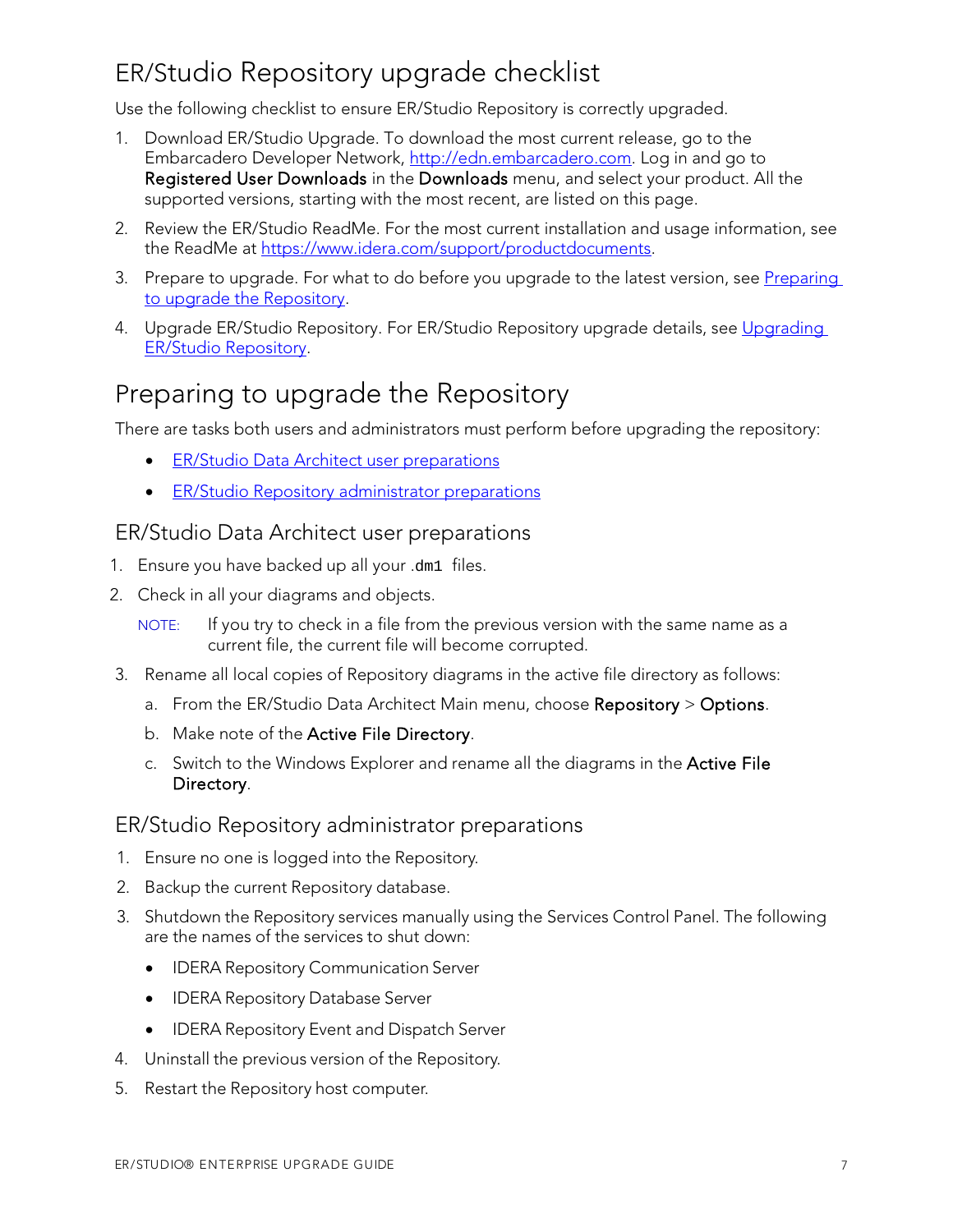## <span id="page-7-0"></span>Upgrading ER/Studio Repository

When you upgrade ER/Studio Data Architect you must also upgrade ER/Studio Repository to correspond with the same build date as ER/Studio Data Architect.

The Repository upgrade must be done incrementally from one major version to the next until the target version is reached. You cannot skip major versions during the Repository upgrade as the installer for each major version only contains the database changes between the new version and the previous one. When upgrading from earlier versions, such as from 4.5 to Repository 6.0, you must first upgrade the Repository to version 5.0, then upgrade to 5.5, and then upgrade to Repository 5.5. Once the Repository upgrade is complete and you have installed the latest version of ER/Studio Data Architect, then you should upgrade your diagrams with the latest version of ER/Studio DA.

- 1. Log on to Windows with local administrator privileges.
- 2. Start the Repository installation program and follow the prompts.
- 3. When prompted to choose the installation directory, specify a directory other than that of an existing repository installation.

The installation program starts the following services:

- IDERA Repository Communication Server
- IDERA Repository Database Server
- IDERA Repository Event and Dispatch Server
- 4. On the Run Database Wizard page, click Yes.
- 5. When the wizard locates your existing database, select Update previous Version Database to current version.

The Repository services and your existing database will be upgraded to the current version.

NOTE: If you are upgrading from a Repository version prior to 4.0, you can delete the C:\Program Files\IDERA\Repository\Data directory. This directory is not used with Repository versions 4.0 and later.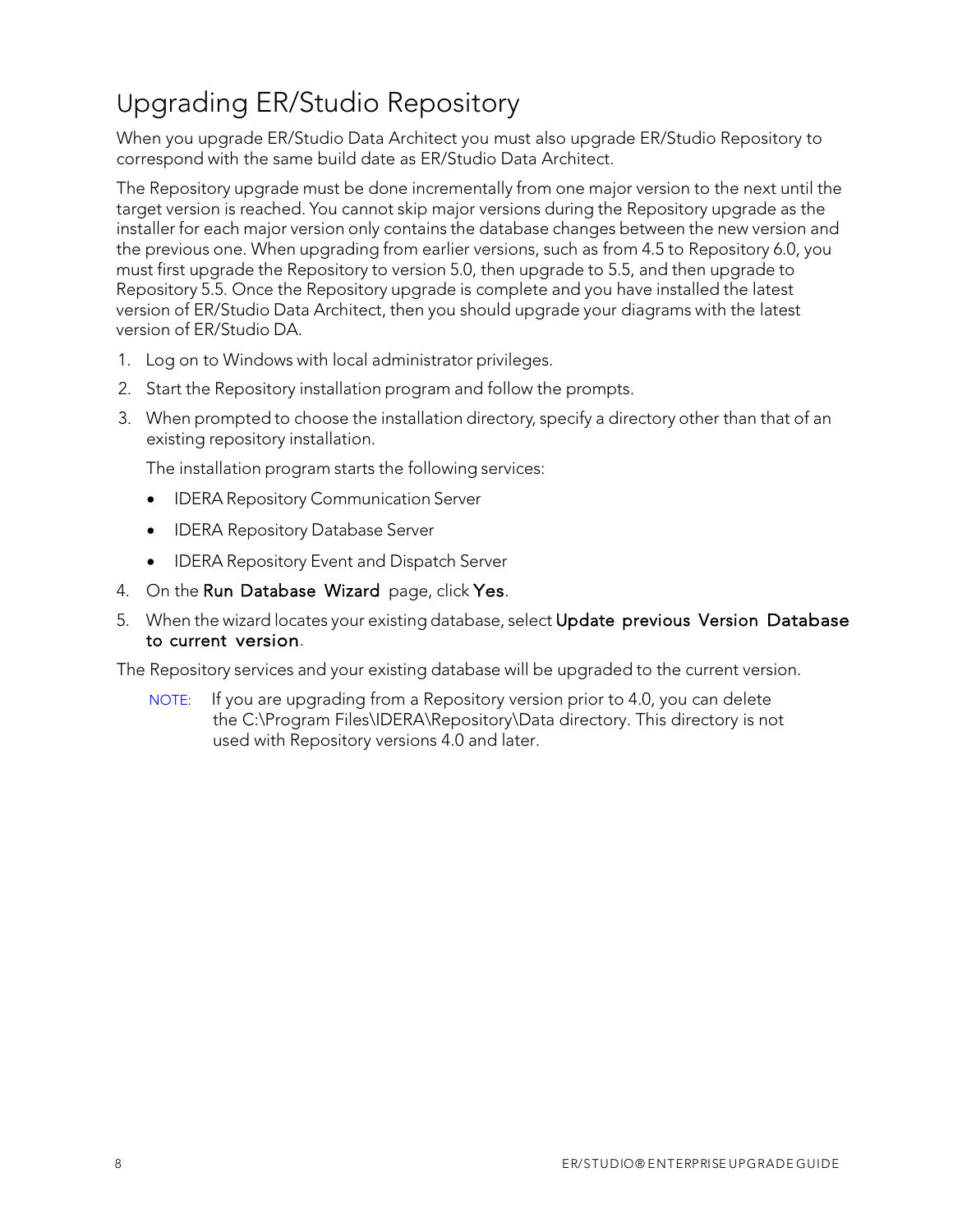# <span id="page-8-0"></span>ER/Studio Data Architect

The following topics help you upgrade ER/Studio Data Architect

- [Important](#page-8-1) notes
- **[ER/Studio](#page-9-0) Data Architect checklist**
- Preparing to upgrade [ER/Studio](#page-9-1) Data Architect
- [Upgrading](#page-10-0) ER/Studio Data Architect
- [Upgrading](#page-11-1) diagrams

### <span id="page-8-1"></span>Important notes

- You can install ER/Studio Data Architect 9.x and an earlier ER/Studio Data Architect version on the same workstation.
- If you install ER/Studio DA 9.5 on a system with an earlier version installed and then uninstall that earlier version, you may have to run a repair install on ER DA 9.5 before you can run it again. Run the ER/Studio Data Architect 9.5 installer and then select Repair.
- If you have an ER/Studio Enterprise installation, which includes ER/Studio Repository, you must also upgrade the Repository released at the same time as the new version of ER/Studio Data Architect. ER/Studio DA 9.5 requires that you use ER/Studio Repository 6.5. However, a "point release", such as ER/Studio Data Architect 9.5.x, does not require you to upgrade the Repository.
- Any \*.dm1 files from the previous version you open will be upgraded to 9.x format when you open them for the first time. You can then choose to save the file in the new format using the same or a different name. Previous versions of ER/Studio Data Architect cannot read version 9.x files.
- *For ER/Studio Repository users only.* Upgrading diagrams can be time consuming and memory intensive. The number and size of ER/Studio Data Architect diagrams managed in the upgraded Repository will dictate how long the upgrade process takes. Be sure to read the section on upgrading the Repository first before upgrading your local ER/Studio Data Architect installation.
- *For diagrams from ER/Studio DA versions prior to 9.0.* Since the denormalization feature has changed in 9.0, any documents containing denormalization mappings will be upgraded to use the new feature of ER/Studio DA 9.0 and beyond. Denormalization mappings are now retained with the table data and can be viewed and edited on the Where Used tab of the Table Editor. Denormalization history, including Columns, Indexes, and Relationships of pre-map tables, is no longer retained, so the undo and make permanent functions specifically for denormalizations are no longer available. Denormalization mappings have been worked into the normal undo function of the product allowing them to be undone like other operations. However, the names of the pre-map tables are retained. Retaining only essential pre-map information means that the DM1 file with denormalizations is smaller and therefore opens faster.
- If you decide to uninstall a previous version, you will be given the option of saving your existing license. If you decide to reinstall the previous version, you will have the option to restore your license or to use a trial license.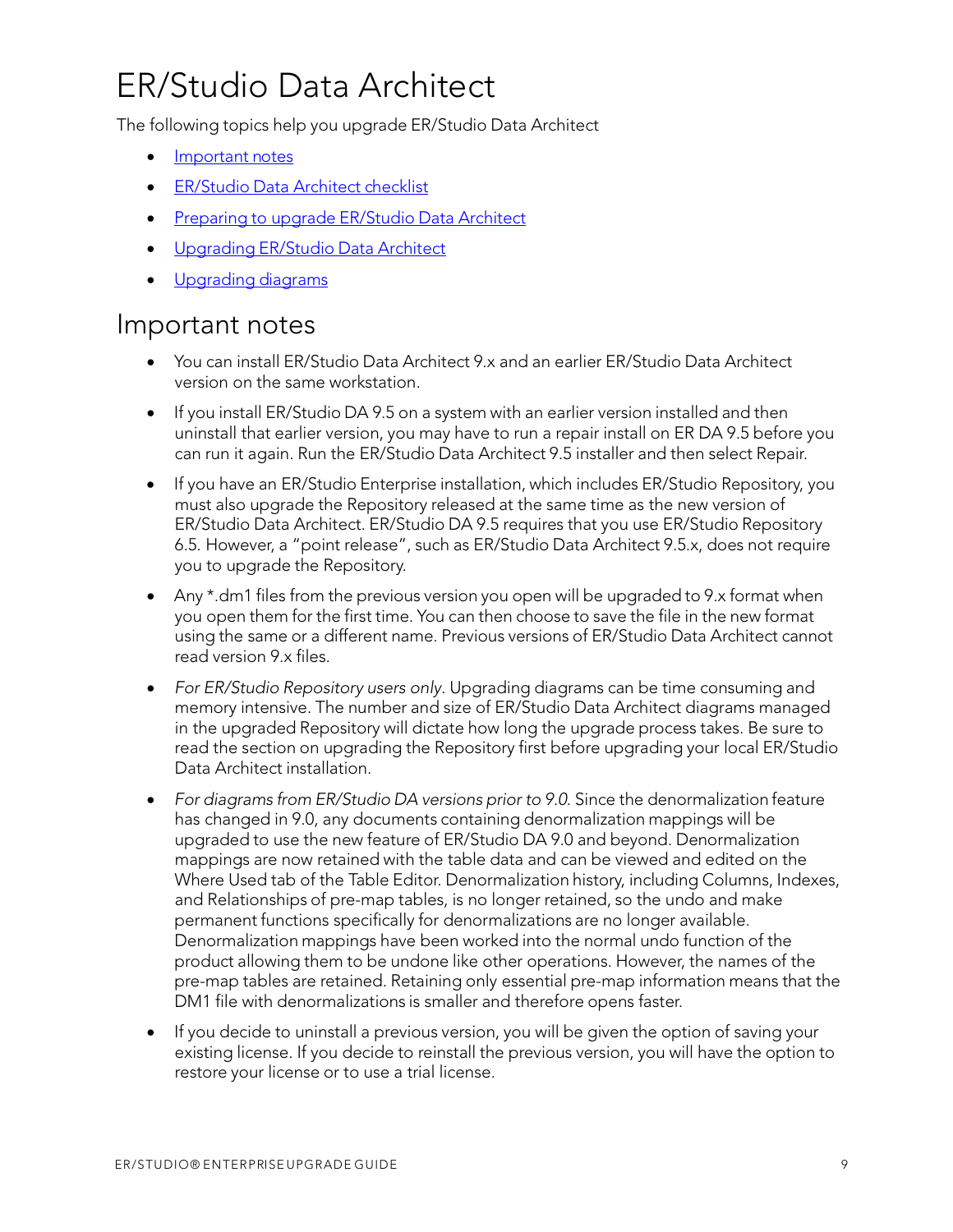## <span id="page-9-0"></span>ER/Studio Data Architect checklist

Use the following checklist to ensure ER/Studio Data Architect is correctly upgraded.

- 1. Download the latest version of ER/Studio Data Architect. To download the most current release, go to the Embarcadero Developer Network, [http://edn.embarcadero.com.](http://edn.embarcadero.com/) Log in and go to Registered User Downloads in the Downloads menu, and then select your product. All the supported versions, starting with the most recent, are listed on this page.
- 2. Review the ER/Studio Data Architect Read Me. For the most current installation and usage information, see the Read Me at [https://www.idera.com/support/productdocuments.](https://www.idera.com/support/productdocuments)
- 3. Prepare to Upgrade. For what to do before you upgrade to the latest version, see Preparing to Upgrade [ER/Studio](#page-9-1) Data Architect.
- 4. Upgrade ER/Studio Data Architect. For ER/Studio Data Architect upgrade details, see [Upgrading](#page-10-0) ER/Studio Data Architect.
- 5. Upgrade ER/Studio Data Architect Diagrams. For ER/Studio Data Architect diagram upgrade details, see [Upgrading](#page-11-1) Diagrams.

### <span id="page-9-1"></span>Preparing to upgrade ER/Studio Data Architect

The steps that follow are for ER/Studio Enterprise installations only, which include ER/Studio Repository.

- 1. Ensure you have backed up all your .dm1 files.
- 2. Check in all your diagrams and objects. If you attempt check in a file from a previous-version that has the same name as an existing file, the existing file will become corrupted.
- 3. Rename all local copies of Repository diagrams in the active file directory as follows:
	- a. From the ER/Studio Data Architect Main menu, choose Repository > Options.
	- b. Make note of the name of the Active File Directory.
	- c. Switch to Windows Explorer and rename all the diagrams in the Active File Directory.
- 4. Wait for the Repository Administrator to upgrade the Repository and complete the Diagram Data Version Upgrade.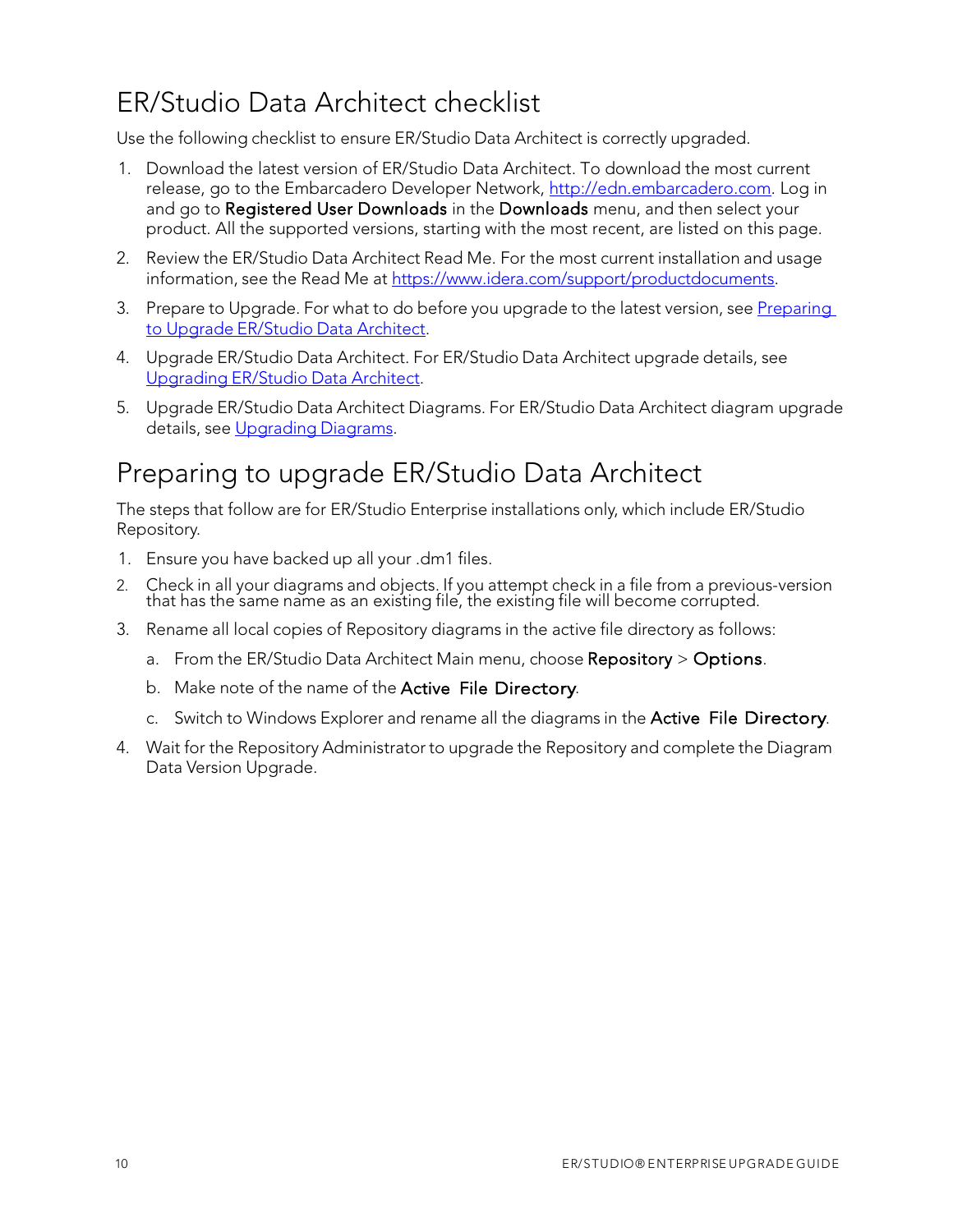## <span id="page-10-0"></span>Upgrading ER/Studio Data Architect

Follow the instruction for installing ER/Studio Data Architect, as follows:

- NOTE: To ensure compatibility, the release dates of ER/Studio Repository and ER/Studio Data Architect must be the same.
- 1. Log on to Windows with local administrator privileges.
- 2. Start the ER/Studio Data Architect installation program.

NOTE: To do a silent install, you can run the installation program from the command prompt with the -s parameter.

3. Walk through the installation wizard following the onscreen prompts.

The following provides additional information for some options that are not self-explanatory:

- o Default Notation: Choose the notation type you want ER/Studio Data Architect to use by default to display the model.
- o IDEF1X: Data modeling technique used by many branches of the United States Federal Government.
- o IE (Martin/Finkelstein): Information Engineering (IE) as developed by Martin and later revised by Finkelstein.
- o IE (Crow's Feet): Uses IE notation and represents relationships with connecting lines between entities, and symbols at the ends of those lines to represent the cardinality of the relationship. This is the notation used in Oracle texts and in other applications such as Visio. Foreign keys are displayed in entity boxes.
- o IE (Hide Foreign Keys): Uses standard IE notation, but foreign keys are not displayed in entity boxes.
	- NOTE: You can change the notation setting at a later time. To change the notation, choose Tools > Options from the ER/Studio Data Architect Main menu, and then click the Logical or Physical tab where you can choose the notation type.
- o Shared Application Data Location: By default, ER/Studio Data Architect installs shared directories and application files such as the DatatypeMapping, Macros, and sample Models directories in the following locations:
- o Windows XP: C:\Documents and Settings\All Users\Application Data\IDERA\ERStudio\_X.X
- o Windows 8, Windows 7, and Windows Vista: C:\ProgramData\IDERA\ERStudio\_X.X

If you prefer to store these files in another directory, follow the procedure in [Changing](#page-11-0) the Location of [ER/Studio](#page-11-0) Data Architect Shared Files.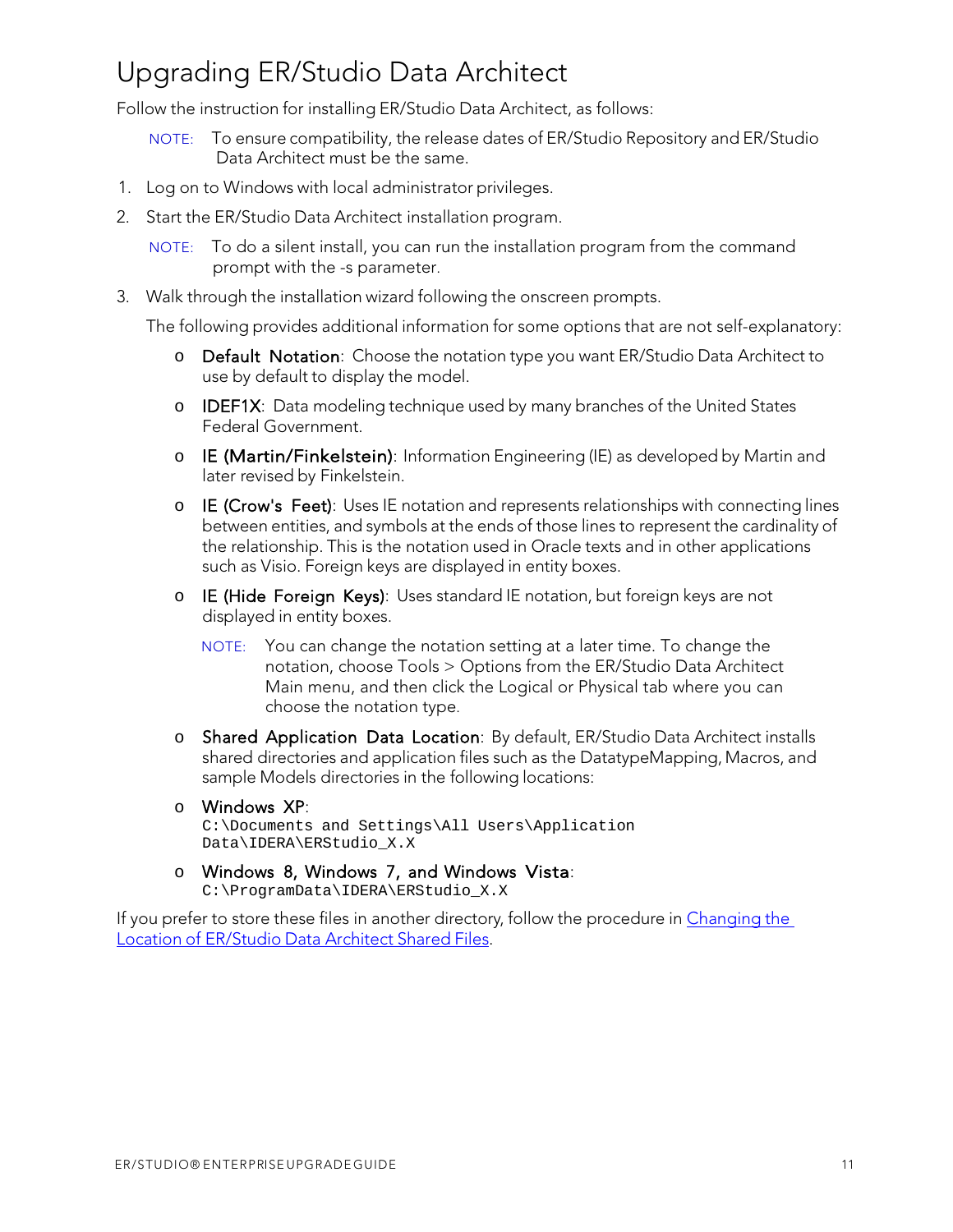<span id="page-11-0"></span>Changing the location of ER/Studio Data Architect shared files

- NOTE: You must have local administrator privileges to change the location where ER/Studio Data Architect stores and searches for shared application data.
- 1. Choose Help > About ER/Studio Data Architect, and then click File Path.
- 2. In the File Path dialog, browse to an existing directory where you want to store your shared files.
	- NOTE: The directory path you choose must be the location where you have created an IDERA\ERStudioDA\_X.X directory or where you want ER/Studio Data Architect to create this directory.
- 3. In the File Path dialog, click OK, and then in the About ER/Studio dialog, click OK again. ER/Studio Data Architect searches for the datatype mappings in this directory.
- 4. Choose Tools > Options > Directories, specify where you want to store your macros, and then click OK.
- 5. Copy the contents of the DatatypeMapping, Macros, and Sample Models directories to the new location.
- 6. To effect the changes, restart ER/Studio Data Architect.

## <span id="page-11-1"></span>Upgrading diagrams

*If you have an ER/Studio Data Architect installation that does not include ER/Studio Repository*, see [Upgrading](#page-11-2) ER/Studio Data Architect Standard Diagrams.

*If you have ER/Studio Enterprise, which includes ER/Studio Repository*, see [Upgrading ER/Studio](#page-12-0)  [Data Architect Enterprise Diagrams.](#page-12-0)

*If you are upgrading from a version of ER/Studio Data Architect before 9.0*, see also [Upgrading](#page-13-0)  [diagrams with denormalization mappings.](#page-13-0)

#### <span id="page-11-2"></span>Upgrading ER/Studio Data Architect standard diagrams

NOTE: This procedure is for ER/Studio Data Architect Standard installations only, which do not include the Repository.

Once you have installed the new version of ER/Studio Data Architect, from the new version of ER/Studio Data Architect, open each of your old \*.dm1 files. ER/Studio Data Architect will convert the files to the new format before opening them. Then save the files with a new name or overwrite the previous version by using the same name.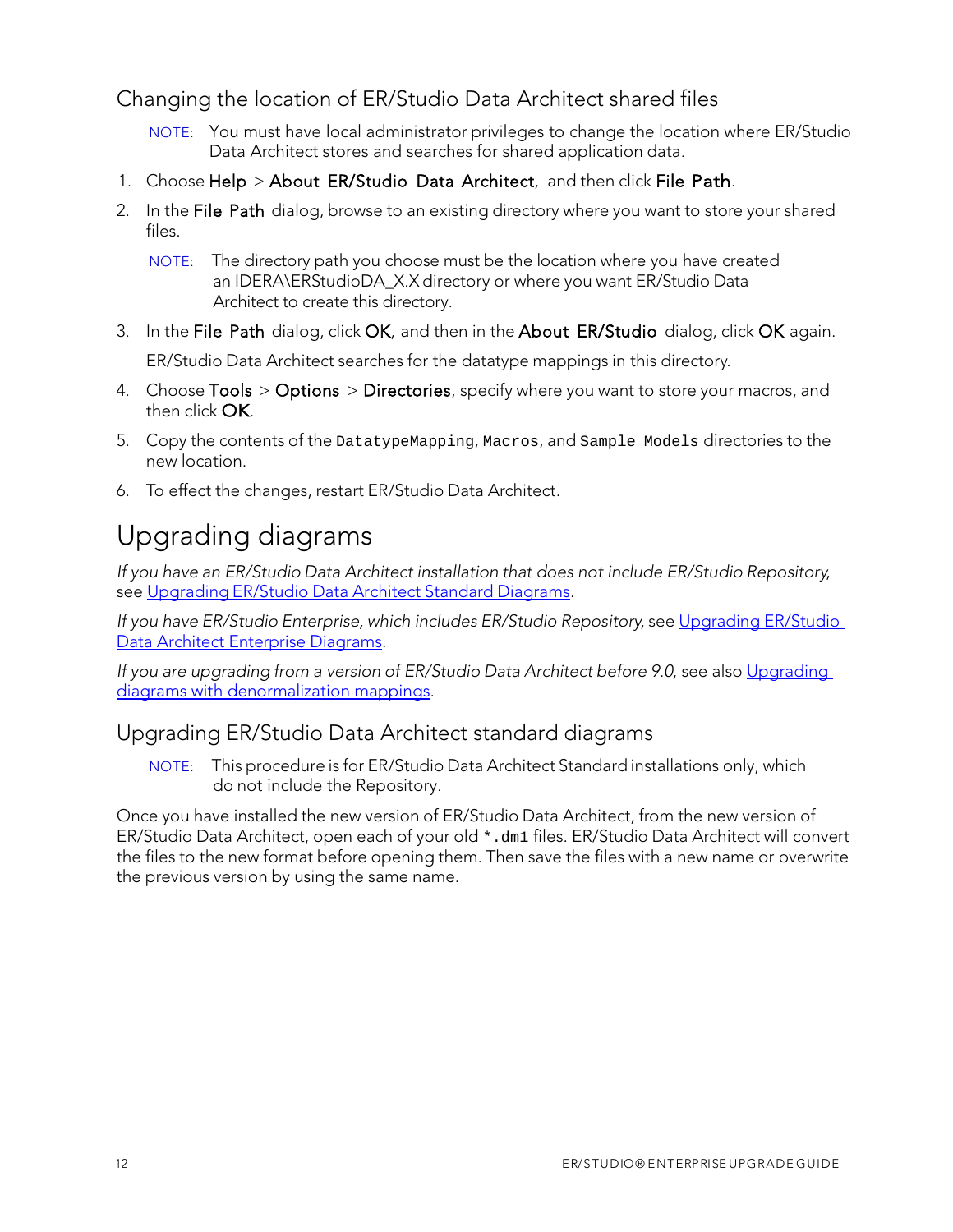#### <span id="page-12-0"></span>Upgrading ER/Studio Data Architect Enterprise diagrams

NOTE: This procedure is for the Repository Administrator of ER/Studio Enterprise installations only, which include ER/Studio Repository. ER/Studio Data Architect users should wait until this process is done and then do a clean get of any diagrams they want to work on with the upgraded version of ER/Studio DA. The diagrams will already have been upgraded at that time.

Update your existing diagrams before you check out any diagrams or do any work with the new version of ER/Studio Data Architect.

Upgrading diagrams can be time consuming and memory intensive. The number and size of ER/Studio Data Architect diagrams managed in the upgraded Repository will dictate how long the upgrade process takes.

- 1. Start ER/Studio Data Architect.
- 2. Update the Repository Options to recognize the new ER/Studio Repository as follows:
	- a. From the ER/Studio Data Architect Main menu, choose Repository > Repository Options.
	- b. In the Server Machine box, type the host name or IP address of the Repository machine, and then click OK.
- 3. Log on to the Repository using an account with Super User privileges.

NOTE: Ensure no diagrams are open. The Repository Administration menu will not be available if there are any diagrams open.

4. Run the Diagram Data Version Upgrade utility as follows: from the ER/Studio Data Architect Main menu, choose Repository > Administration > Diagram Data Version Upgrade.

This will update all diagrams in the Repository to the latest version.

#### **Notes**

- By default, the Super User role is assigned to the Admin user. The default Admin user name and password are: Admin and Admin.
- Named Releases are not upgraded in the Repository. You can upgrade your local copy by opening it in the current version of ER/Studio Data Architect and then checking it into the Repository.
- After the diagrams are updated, each user must perform a clean get of all Repository diagrams they were working on previously.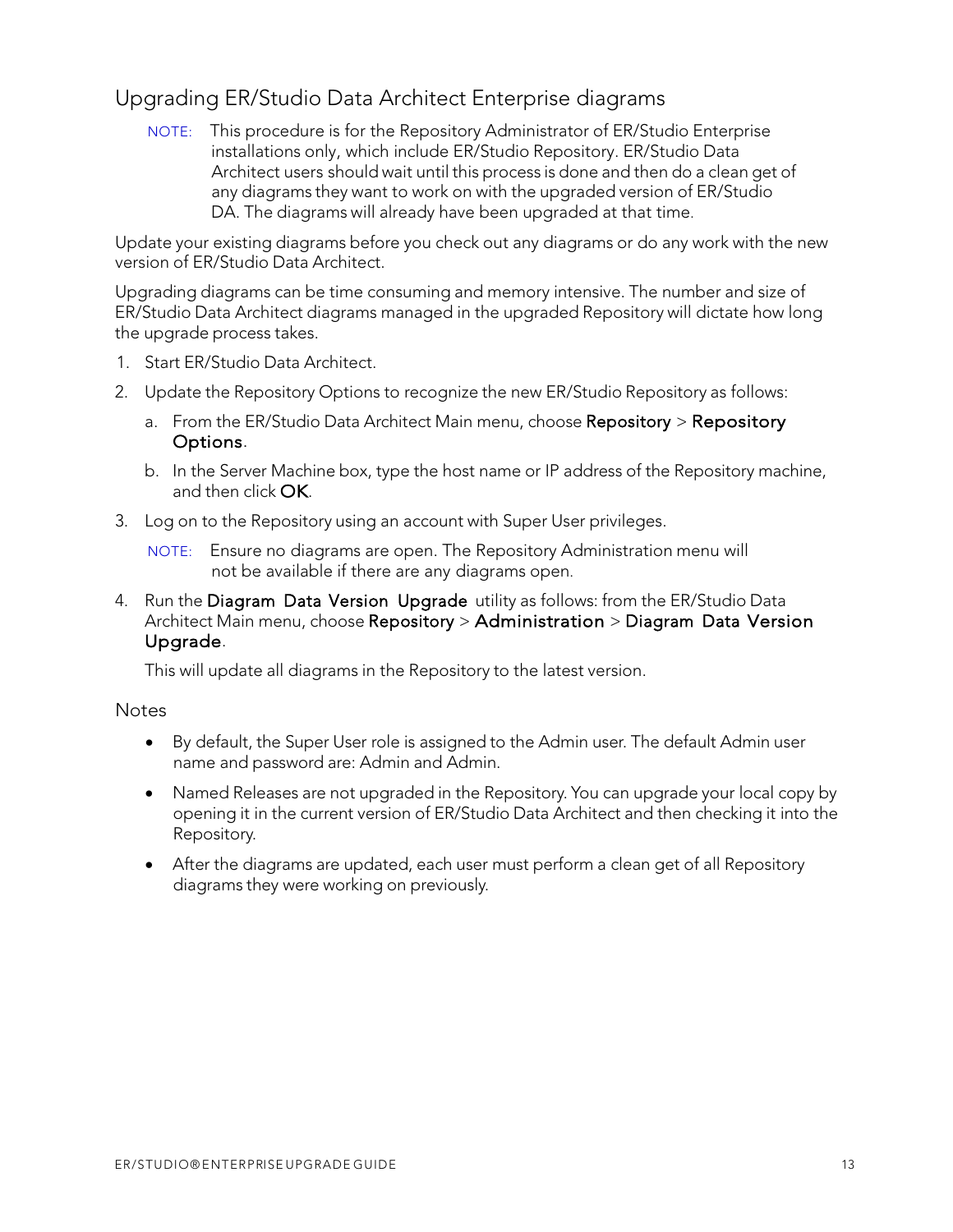#### <span id="page-13-0"></span>Upgrading diagrams with denormalization mappings

Instead of showing Denormalizations in the Data Model Tree, denormalizations such as Horizontal and Vertical Splits, and Rollups and Rolldowns, are maintained with the table data and appear on the Where Used tab of the Table Editor. From the Where Used tab you can see the denormalization history of the table.

Since the denormalization feature changed in 9.0, any documents containing denormalization mappings will be upgraded to use the new features of ER/Studio DA 9.0 and higher. For example, when you import a physical model from a file that uses the denormalization mappings from earlier versions of ER/Studio, you will receive the following warning message:

|  | <b>ER/Studio Data Architect</b>                                                                                                                                                                              |
|--|--------------------------------------------------------------------------------------------------------------------------------------------------------------------------------------------------------------|
|  | WARNING: One or more physical models being imported contain Denormalization Mappings saved<br>in a previous version of ER/Studio Data Architect. Those mappings will be converted to the<br>current version. |
|  | This conversion will remove all pre-map state information for the Denormalization Mappings<br>except for the names of the tables involved.                                                                   |
|  | Do you wish to continue with the import?                                                                                                                                                                     |
|  | <br>No<br>Yes.<br>Help                                                                                                                                                                                       |
|  |                                                                                                                                                                                                              |

Denormalization mappings are now retained with the table data and can be viewed and edited on the Where Used tab of the Table Editor. Denormalization history, including Columns, Indexes, and Relationships of pre-map tables, is no longer retained, so the undo and make permanent functions specifically for denormalizations are no longer available. Denormalization mappings have been worked into the normal undo function of the product allowing them to be undone like other operations. However, the names of the pre-map tables are retained. Retaining only essential pre-map information means that the DM1 file with denormalizations is smaller and therefore opens faster.

For more information, see "Optimizing Query Performance on the Physical Model (Denormalizing the Physical Model)" in the *ER/Studio Data Architect User Guide*.

When upgrading version 8.5 and earlier dm1 files to version 9.0 and higher, you will see the following message when you attempt to open a diagram that contains denormalization mappings.

| <b>ER/Studio Data Architect</b>                                                                                                                                                                                                                                                                                                                                                                                                                                                                                                      |
|--------------------------------------------------------------------------------------------------------------------------------------------------------------------------------------------------------------------------------------------------------------------------------------------------------------------------------------------------------------------------------------------------------------------------------------------------------------------------------------------------------------------------------------|
| WARNING: This DM1 file is from a previous version of ER/Studio Data Architect and contains<br>Denormalization Mappings. When the file is saved, it will be converted to the current version of<br>ER/Studio Data Architect.<br>This conversion will remove all pre-map state information for the Denormalization Mappings except<br>for the names of the tables involved. This may also significantly reduce the size of the DM1 file<br>depending on the number of mappings converted.<br>Do you wish to continue to load the file? |
| No<br>Yes<br>Help                                                                                                                                                                                                                                                                                                                                                                                                                                                                                                                    |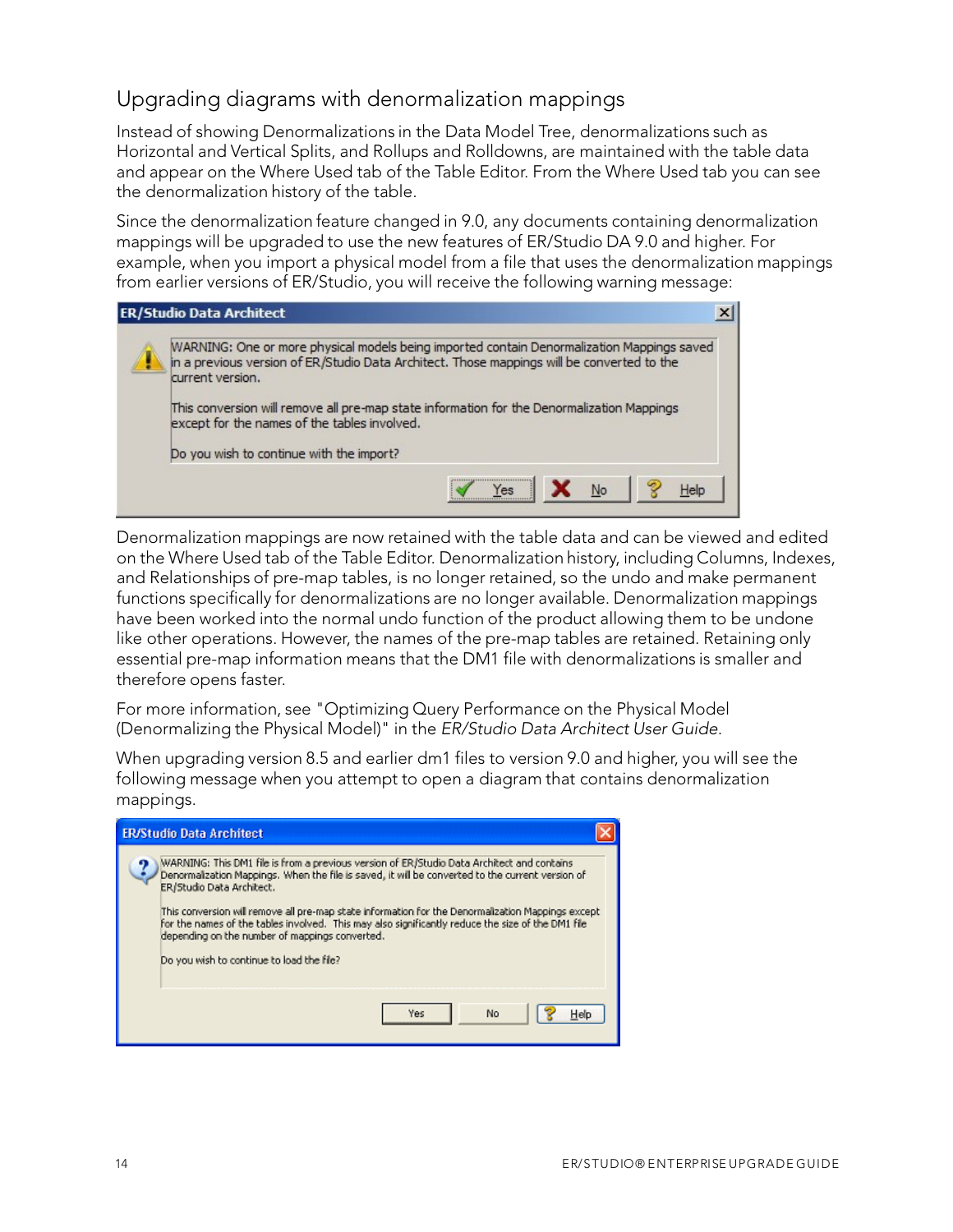A similar message displays when you run the Diagram Data Version Upgrade utility on the Repository.

Converting the file to 9.x format changes the denormalization information from something similar to the following in version 8.5.

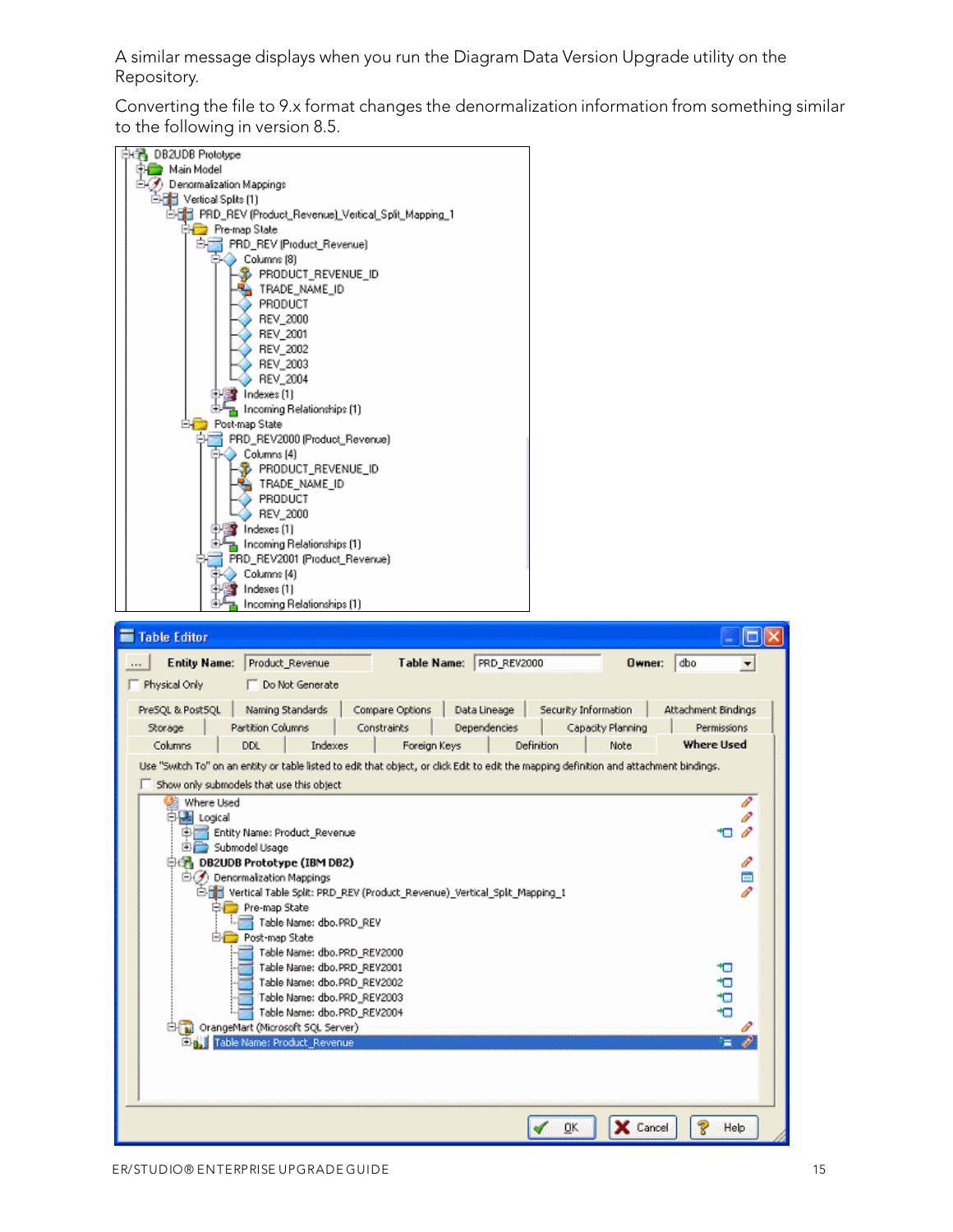# <span id="page-15-0"></span>ER/Studio Portal

The following provides information for upgrading ER/Studio Portal:

- [Upgrading](#page-15-1) ER/Studio Portal from 1.6.x to 2.0.1
- [Upgrading](#page-16-0) ER/Studio Portal from 2.0 to 2.0.1

## <span id="page-15-1"></span>Upgrading ER/Studio Portal from 1.6.x to 2.0.1

ER/Studio Portal 1.6.3 uses two databases, the solution and the reporting repositories. Because

- 1. Consolidate the two databases:
	- a. Stop the Tomcat service and run the 1.6.x Portal Configuration Manager.
	- b. b. Select the Solution Database tab.
	- c. Change the connection information to match that of the Reporting database.
	- d. Select Initialize Existing Database and click Apply.
	- e. Click OK. The Solution tables will be placed into the Reporting database. f. Restart the Tomcat service.
- 2. Login to the Portal and make sure everything works okay.
- 3. Uninstall Portal 1.6.3.
- 4. Install Portal 2.0.x.
- 5. When prompted to specify the Reporting Database information, specify the connection information and select Connect to Existing Database, and then click Next.

You will then be prompted to specify the Solution database information. It should default to the Reporting database.

- 6. Specify the password for the Reporting database, and then click Next.
- 7. Finish the installation.
- 8. After installing ER/Studio Portal 2.0, synchronize the Portal with the ER/Studio Repository database to ensure that it is up to date.
	- NOTE: For information on synchronizing ER/Studio Portal, see the "Administrative Tasks" section of the online help or *ER/Studio Portal User Guide*.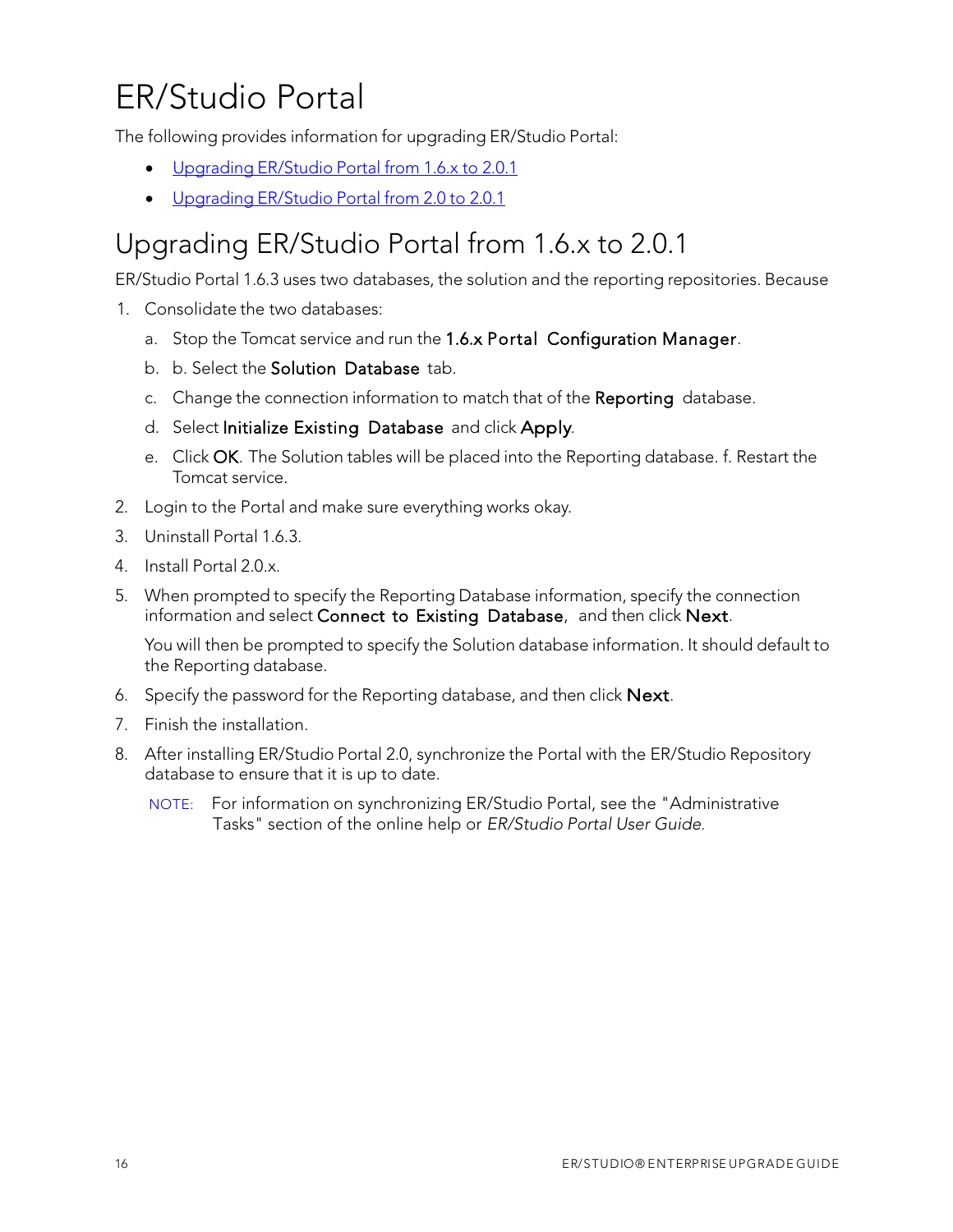## <span id="page-16-0"></span>Upgrading ER/Studio Portal from 2.0 to 2.0.1

If your previous Portal installation is version 2.0, the Portal 2.0.1 installer will automatically backup and use your version 2.0 "Register Add-on" license files for you. But there are two exceptions:

• You are upgrading from version 2.0 to 2.0.1 and during the installation you choose a different Reporting repository than used in your version 2.0 installation. In this case you must copy the license.txt file from the backup directory to the license directory in the new Portal 2.0.1 license directory..\installation folder\license\ Depending on the operating system, you can find the license file at one of these backup locations:

C:\Program Files (x86)\Common Files\ersEnterprisePortalBackup\license

```
C:\Program Files\Common Files\ersEnterprisePortalBackup\license
```
• You have installed Portal 2.0 on one computer and now want to install Portal 2.0.1 on a different computer. In this case, there is no license to backup so you must use the license file from the previous installation. Copy the license.txt file from the 2.0 installation to the new 2.0.1 installation. The license file resides in ..\installation folder\license\ After copying over the license file to ..\installation folder\license\ , from the Portal console, go to  $Admin > License > Refresh$  and Portal will recognize and use the license.

# <span id="page-16-1"></span>ER/Studio Business Architect

The following provides information for upgrading ER/Studio Business Architect.

## <span id="page-16-2"></span>Upgrading ER/Studio Business Architect

- 1. Uninstall the previous version of ER/Studio Business Architect before upgrading to the latest version.
- 2. Run the ER/Studio Business Architect installation program and follow the prompts.

If you are upgrading from version 1.0 to version the latest version, you will be prompted to upgrade your workspace when you first open the workspace in the new ER/Studio Business Architect application.

#### <span id="page-16-3"></span>Important notes

If you have an existing version of EA/Studio or ER/Studio Business Architect, the new version will install to a new directory labeled ER/Studio Business Architect 1.7.0 by default.

- NOTE: The setup program looks for existing user preferences previously set on the machine. These settings are automatically applied to the new installation configuration.
- CAUTION: If you have installed the newer version of ER/Studio BA, your workspaces must be upgraded before they can be used. Therefore, it is not recommended to keep both versions on your computer as workspace files are not always compatible.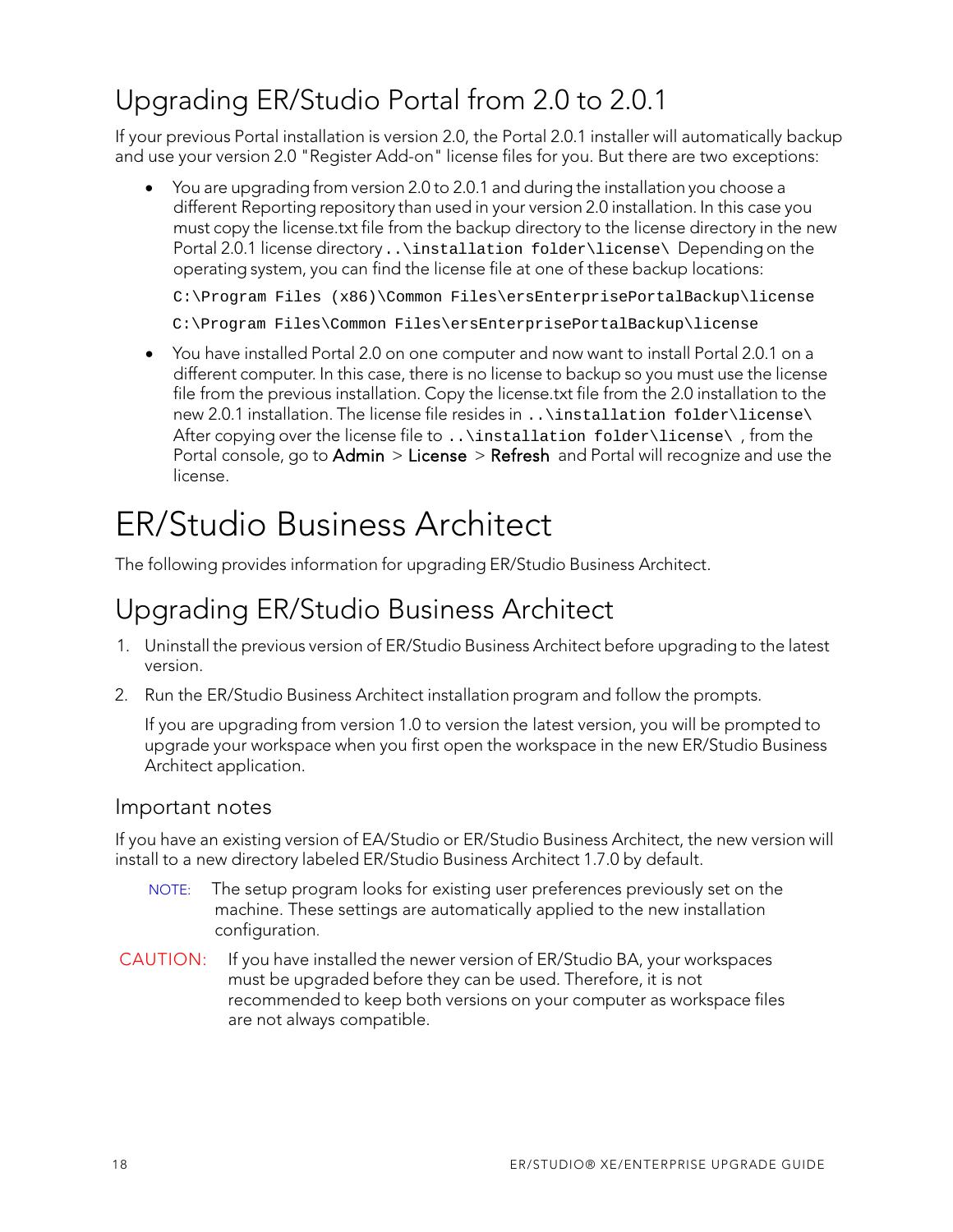# <span id="page-17-0"></span>Upgrading AppWave licenses for IDERA apps

When you renew or upgrade your IDERA licenses, such as for ER/Studio Data Architect or DB Power Studio, you need to update them in AppWave. IDERA customer service will send you an email containing a special login name, password, and license certificate number that you use to retrieve the upgraded license.

The following are the steps you take to upgrade your IDERA licenses on AppWave.

- Retrieving and Hosting the New License
- Caching the New Version of the App
- Assigning Network Named User Licenses to Users and Groups

### <span id="page-17-1"></span>Retrieving and hosting the new license

#### 1. From the MANAGE LICENSES menu, click License Inventory.

The License Inventory pane appears.

 $\mathbf{r}$ 

| <b>License Inventory</b>               |                      |                |                                            |                         |
|----------------------------------------|----------------------|----------------|--------------------------------------------|-------------------------|
| <b>License Title</b>                   | <b>License Type</b>  | Usage          | <b>Expiry Date</b>                         | Certificate(s)          |
| ER/Studio Data Architect<br>9.0        | Concurrent           | 0/1            | UNLIMITED (1)                              | 281406                  |
| ER/Studio Data Architect<br>9.0 Oracle | Concurrent           | 0/1            | UNLIMITED (1)                              | 281406                  |
|                                        | <b>License Files</b> | Import License | <b>Retrieve License</b><br>Set trial owner | Setup 3rd Party License |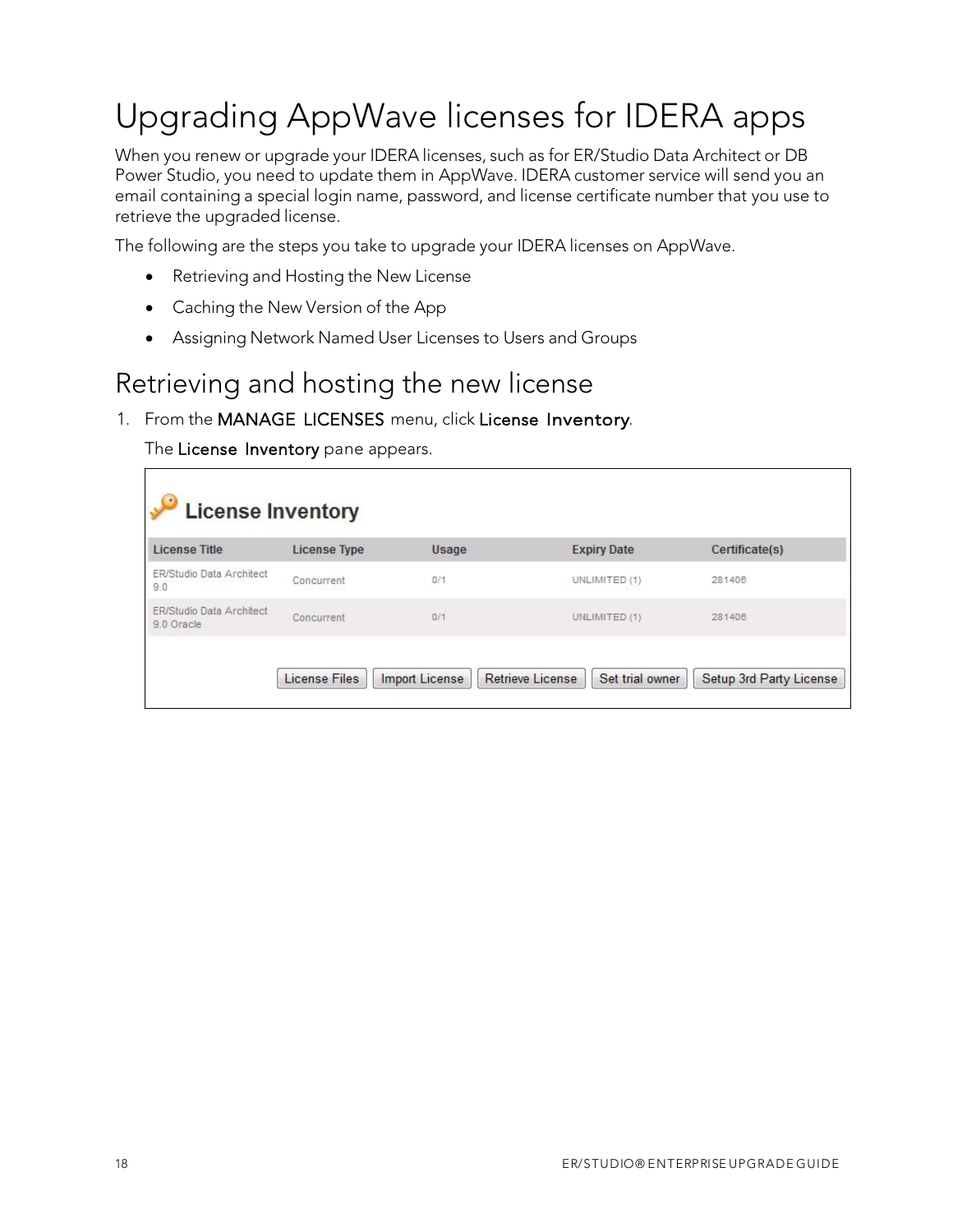2. On the Set Up Licenses pane, click Retrieve License.

The Retrieve License pane appears.

| <b>Retrieve License</b>                                                                                                                                            |                                                                                                                                                                                                                            |  |
|--------------------------------------------------------------------------------------------------------------------------------------------------------------------|----------------------------------------------------------------------------------------------------------------------------------------------------------------------------------------------------------------------------|--|
|                                                                                                                                                                    | No backup license server configured.                                                                                                                                                                                       |  |
| * Login name:                                                                                                                                                      | acct-In NMONDHANKS                                                                                                                                                                                                         |  |
| * Password:                                                                                                                                                        |                                                                                                                                                                                                                            |  |
| Certificate number(s):                                                                                                                                             |                                                                                                                                                                                                                            |  |
|                                                                                                                                                                    | Enter one or more comma-separated Certificate numbers, to retrieve just those licenses you specified.                                                                                                                      |  |
| Host address:                                                                                                                                                      |                                                                                                                                                                                                                            |  |
|                                                                                                                                                                    | This is the AppWave address used by clients for license requests. Ensure that it is correct. If not,<br>specify the correct address as either a host name (hostname.hostdomain.com) or an IP address<br>$(123.123.12.1)$ . |  |
|                                                                                                                                                                    | The fields indicated with an asterisk (*) are required to complete your request.                                                                                                                                           |  |
|                                                                                                                                                                    | Retrieve                                                                                                                                                                                                                   |  |
| All hosted licenses are automatically downloaded under conf directory.<br>> You will need to reload server licenses manually if reload is not done during hosting. |                                                                                                                                                                                                                            |  |
| <b>Alternative Setup</b>                                                                                                                                           |                                                                                                                                                                                                                            |  |
|                                                                                                                                                                    | Please use Embarcadero's License Hosting site to retrieve your licenses if any of the following are true:                                                                                                                  |  |
| 1) 'Retrieve License' returns an error.                                                                                                                            |                                                                                                                                                                                                                            |  |
| 2) You are using, or plan to use, a port other than 5567 as the ELC Communication Port.                                                                            |                                                                                                                                                                                                                            |  |
| Embarcadero License Hosting                                                                                                                                        |                                                                                                                                                                                                                            |  |

- 3. Enter the Login name and Password provided to you in the email IDERA sent to you with your license certificate number when you purchased the license.
- 4. Enter the license certificate number you received from IDERA in the email sent to you when you purchased the license. You may have more than one license certificate if you have previously purchased licensed products from IDERA. You can add these license certificates one at a time. Multiple certificates can be specified, separated by a comma.
- 5. Verify that the AppWave Host address name or IP number is correct. Enter the correct value if necessary.
- 6. Click Retrieve and the Retrieve Licenses pane appears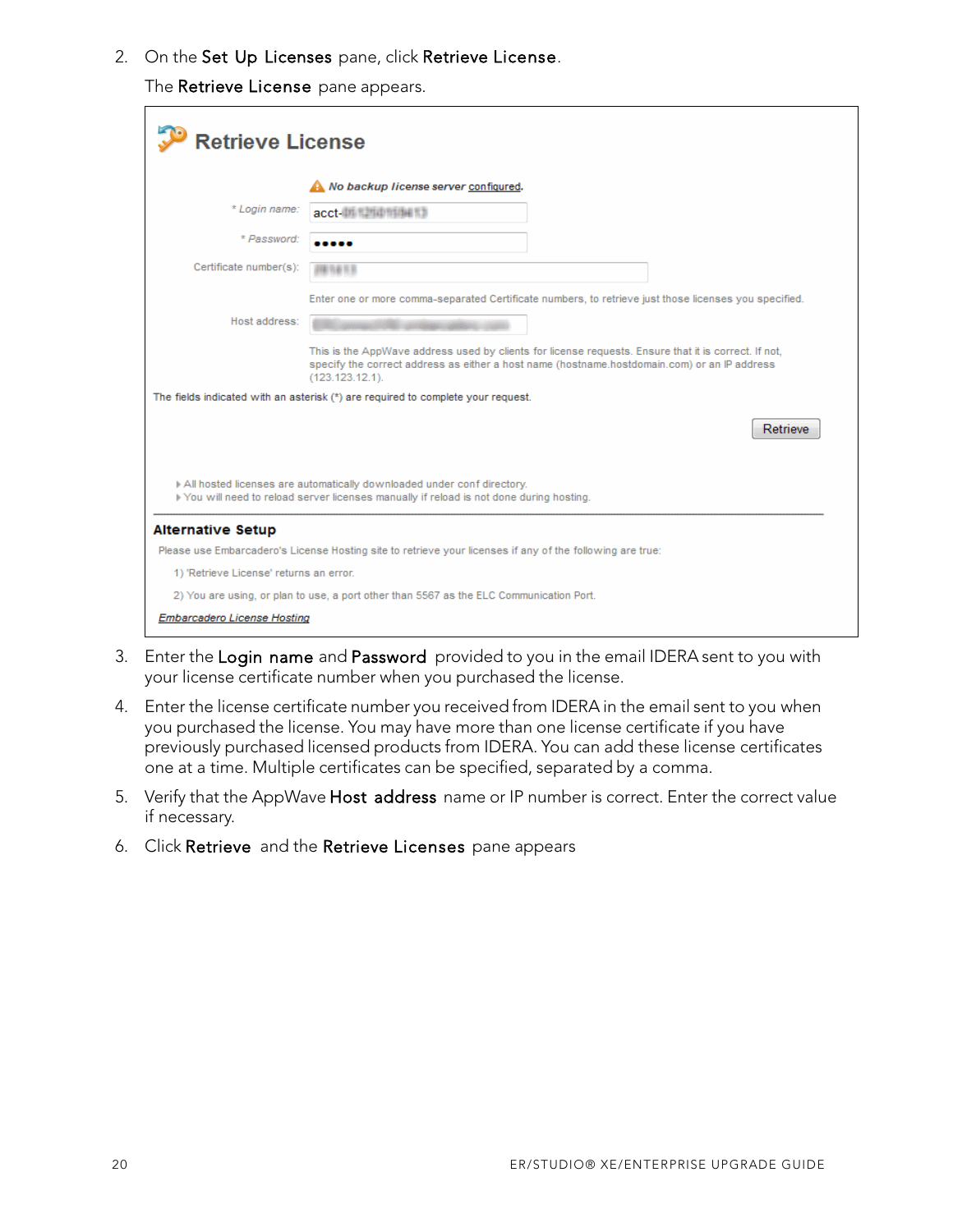| Retrieve Licenses                                                                |                                                                                                   |                                         |
|----------------------------------------------------------------------------------|---------------------------------------------------------------------------------------------------|-----------------------------------------|
| Select Licenses ApaAll HD None                                                   |                                                                                                   |                                         |
|                                                                                  | $\boxtimes$ ER/Studio Data Architect 9.5 Single Platform Concurrent - AppWave License for Windows |                                         |
| Certificate ID: 281413                                                           |                                                                                                   |                                         |
| License units: 1                                                                 |                                                                                                   |                                         |
| <b>Expiration date: UNLIMITED</b>                                                |                                                                                                   |                                         |
| Select Licenses ggaAll Hp None<br><b>4</b> Duplicated files will be overwritten. |                                                                                                   | <b>Host Selected Licenses</b><br>Cancel |

7. Click Host Selected Licenses.

The licenses will be registered with AppWave and IDERA License Center. The **License Retrieved** pane appears and AppWave is now licensed.

| License Retrieved                          |
|--------------------------------------------|
| <b>ER/Studio Data Architect 9.5 Client</b> |
| Certificate ID: 281413                     |
| License Type: Concurrent                   |
| <b>Expiration date: UNLIMITED</b>          |
| File: concurrent 281413.slip               |
| License Inventory                          |

#### 8. Click Finish.

Next, you'll want to cache the app to make it immediately available to your users. See Caching the New Version of the App.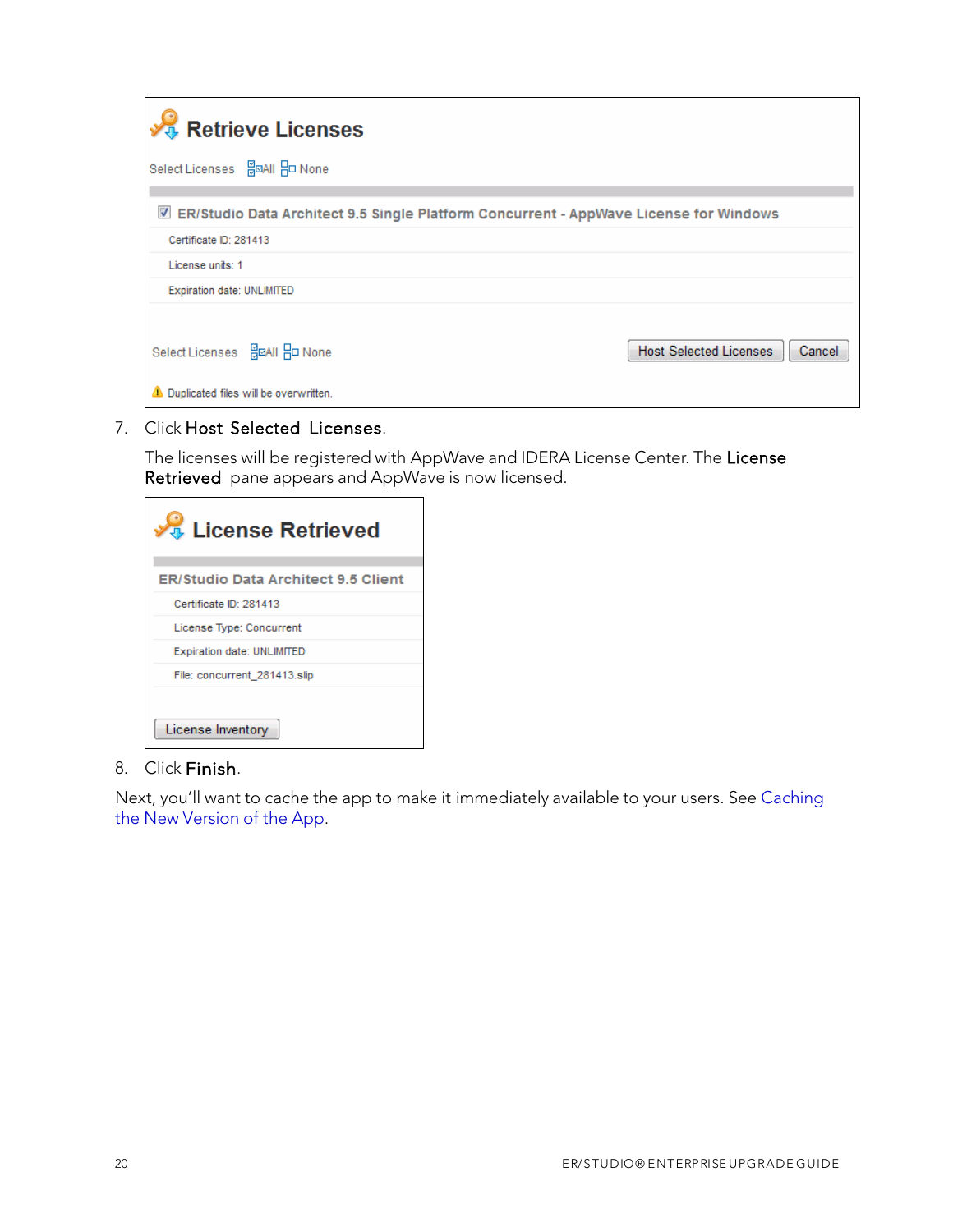### <span id="page-20-0"></span>Caching the new version of the app

- 1. From MANAGE APPS, select App Inventory.
- 2. In the search field, enter the name of the app and then select Apps, Installers, and Only latest versions.

| <b>App Inventory</b>    |                                                                                                                                       |                      |     |
|-------------------------|---------------------------------------------------------------------------------------------------------------------------------------|----------------------|-----|
|                         | 424 applications available on AppWave                                                                                                 |                      |     |
|                         | Search Apps By: Name - ER/Studio Data Architect*                                                                                      | Search               |     |
|                         | Show: Apps Web Apps M Installers M Templates                                                                                          |                      |     |
|                         | Only latest versions Show only catalog size restricted                                                                                |                      |     |
| $\overline{\mathbf{v}}$ | <b>Applications</b>                                                                                                                   | <b>Status</b>        |     |
| V                       | ER/Studio <sup>®</sup> Data Architect 9.5.0<br>Streamed Application in English for Windows<br>Created by: Embarcadero on Dec 21, 2012 | A Internet Available | 小 小 |
| $\overline{\mathsf{v}}$ | ER/Studio <sup>®</sup> Data Architect 9.5.0<br>Installer in English for Windows<br>Created by: Embarcadero on Dec 21, 2012            | A Internet Available | 是合  |
|                         | Delete Binaries<br>Delete Apps<br>Cache Apps<br>More actions                                                                          |                      |     |

3. Select the check box next to the new apps and then click Cache Apps.

If the upgrade license is Named Network User type, you must then assign the license to the users and/or groups who you want to permit to use the apps. For more information, see Assigning Network Named User Licenses to Users and Groups.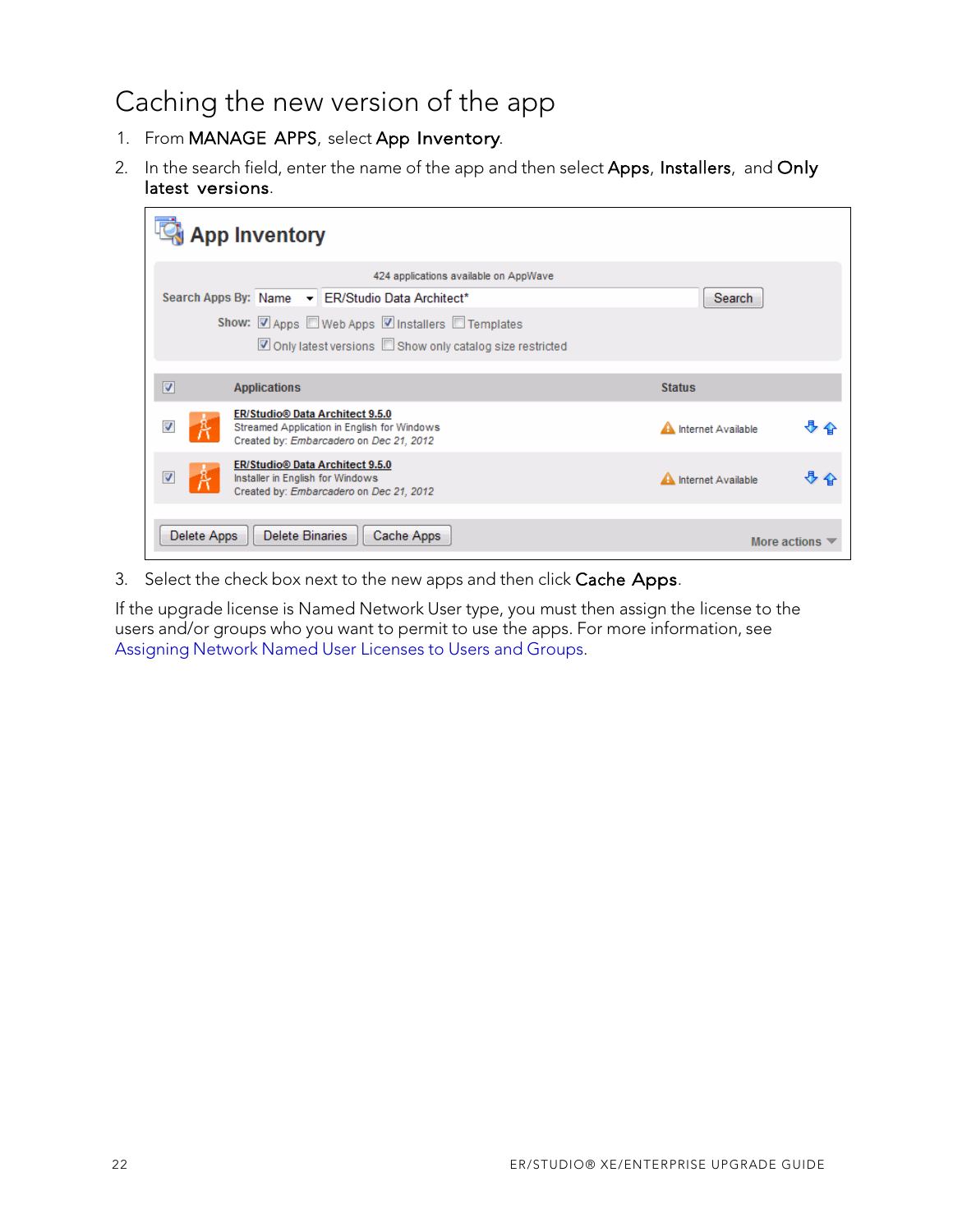## <span id="page-21-0"></span>Assigning network named user licenses to users and groups

1. From MANAGE USERS & GROUPS, select Groups.

| ER/Studio Data Architect 9.0 Oracle (14103:24)                             |
|----------------------------------------------------------------------------|
| Concurrent<br>ER/Studio Data Architect 9.5 Oracle (14105:24)<br>Concurrent |
|                                                                            |
| Add Concurrent License<br><b>Add Named License</b><br><b>Edit Group</b>    |
|                                                                            |

2. Click Add Named License.